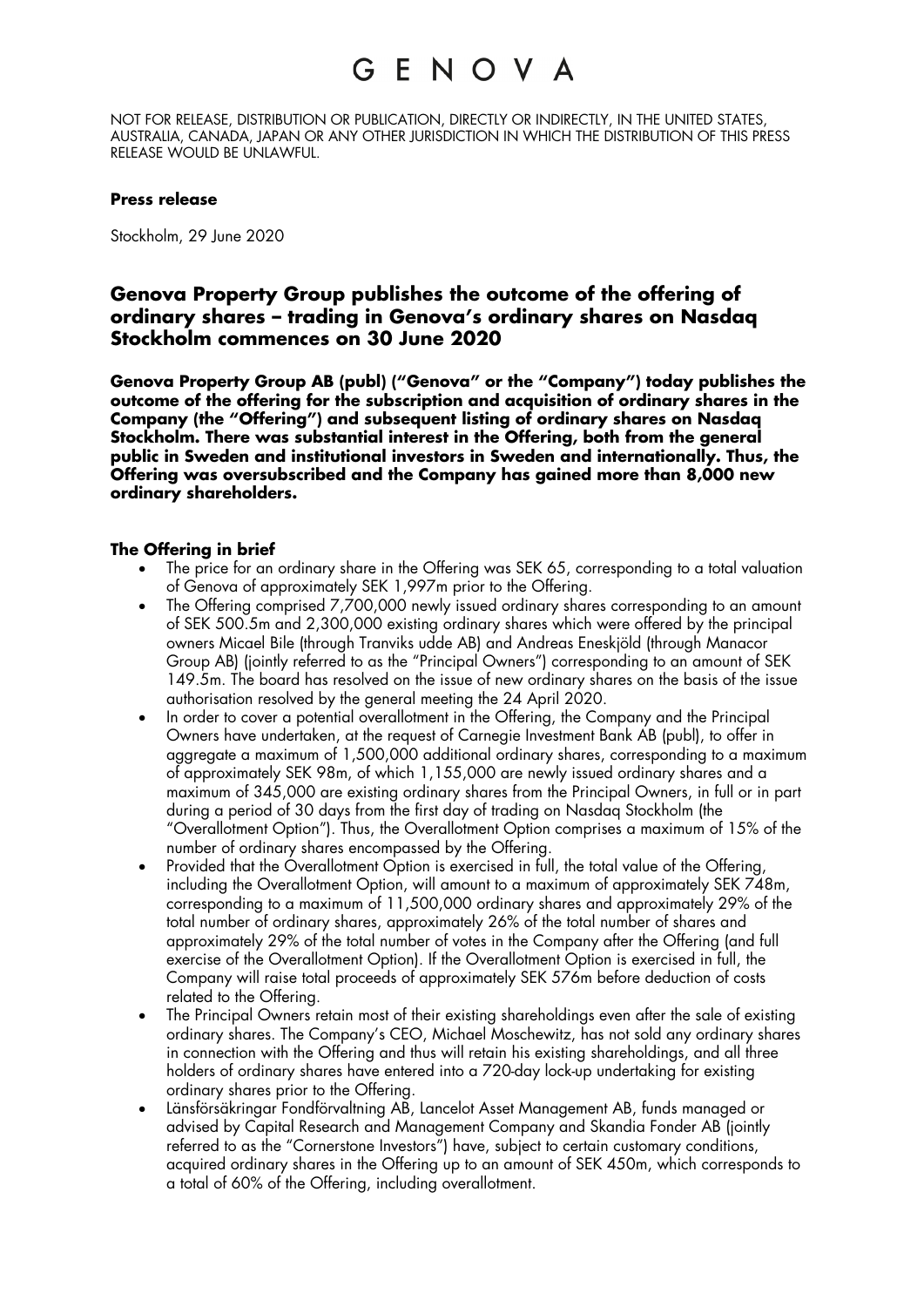# GENOVA

- Trading in the Company's ordinary shares on Nasdaq Stockholm commences tomorrow, 30 June 2020, under the ticker GPG. The Company's preference shares have been traded on Nasdaq Stockholm under the ticker GPG PREF since 12 June 2020.
- Trading in the Company's ordinary shares is conditional up to and including the estimated settlement date of 2 July 2020.
- Carnegie Investment Bank AB (publ) acts as Sole Global Coordinator and Joint Bookrunner, and Swedbank AB (publ) acts as Joint Bookrunner (jointly referred to as the "Joint Bookrunners") in connection with the Offering.

### **Comment from Michael Moschewitz, CEO of Genova:**

*"The listing of our ordinary shares is a milestone on the journey Genova started 14 years ago. The company has since then grown profitably and with a clear idea of personal management, quality and a long-term approach that has led us to our current position. I look forward to working with the Genova team to develop the company towards the established targets and to nurture the trust we have been given by our new ordinary shareholders."*

### **Comment from Mikael Borg, Chairman of the Board of Genova:**

*"We are proud and delighted in the widespread interest we have received from both leading institutions and the public. Together with our current principal owners and founders, who have retained a significant holding in and commitment to the company, these new shareholders provide a very strong and stable investor base. We can see that many people appreciate and believe in Genova's business model, with its combination of stable cash flows and secure project development. Through the listing of the ordinary share on the Main Market and by raising significant additional capital, we are wellequipped for Genova's continued growth, now with more than 8,000 new ordinary shareholders onboard."*

### **About Genova**

Genova was founded in 2006 and is a property company with a personal touch that owns, manages and develops properties with a long-term, sustainable and highly committed approach. The Company is focused on commercial, community service and residential properties in Greater Stockholm and the Uppsala Region. The Company's mission is to combine stable cash flows from the investment property portfolio with cost-efficient project development of mainly rental apartments and community service properties for our own long-term management.

On 31 March 2020, Genova's investment property portfolio comprised of 44 investment properties with a property value of a total of approximately SEK 4,097.5m, a lettable area of a total of 173,540 sqm and a total rental value of SEK 231m. The investment properties are divided into the categories of commercial properties and community service properties. Commercial properties comprise 63% of the total property value, 71% of the total lettable area and 61% of the total annual rental value. Community service properties comprise 37% of the total property value, 29% of the total lettable area and 39% of the total annual rental value. As of 31 March 2020, Genova's project portfolio comprised of 344,126 sqm of lettable area, of which rental apartments and community service properties that Genova is planning to develop for own long-term management accounted for 70%, and co-operative apartments and commercial properties for 30%. 87% of the building rights are located in Greater Stockholm and the Uppsala Region. As of 31 March 2020, Genova had 473 residential units, including 35 hotel rooms, in ongoing construction. Geographically, Genova's investment property portfolio is primarily concentrated to Greater Stockholm and the Uppsala Region. Properties in Greater Stockholm account for 62% of the total property value, 59% of the total lettable area and 57% of the total annual rental value; properties in the Uppsala Region account for 30% of the total property value, 28% of the total lettable area and 32% of the total annual rental value. In addition, properties in other locations account for 8% of the total property value, 13% of the total lettable area and 11% of the total annual rental value.

Genova's preference shares were admitted for trading on Nasdaq Stockholm on 12 June 2020.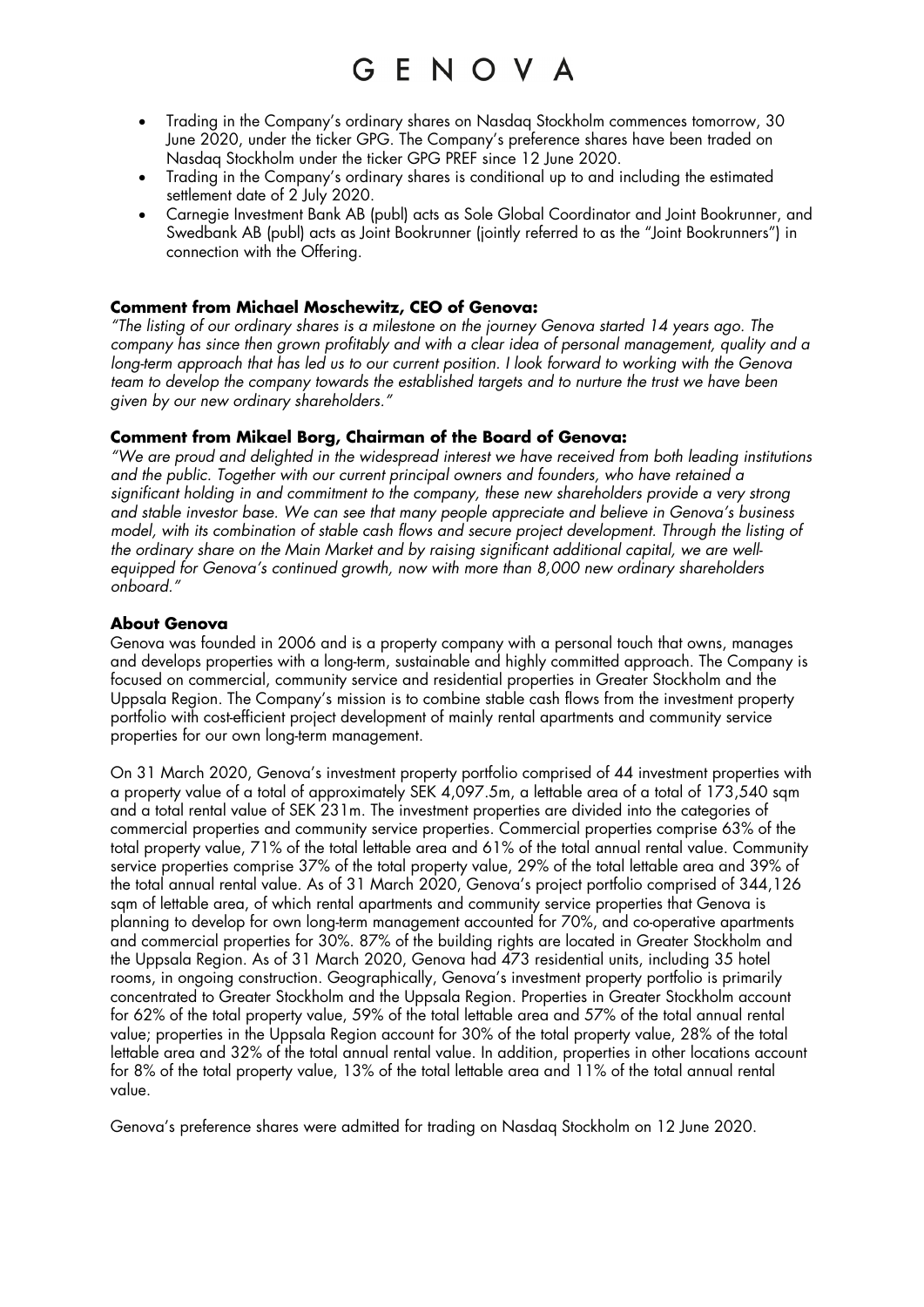# GENOVA

### **About Tranviks udde AB and Manacor Group AB**

Tranviks udde AB is owned by Micael Bile, who is a Board member of Genova, the founder of the Company and its former CEO. Manacor Group AB is owned by Andreas Eneskjöld, who is a Board member of Genova, a co-founder of the Company and its former CEO.

### **Advisors**

Carnegie Investment Bank AB (publ) acts as Sole Global Coordinator and Joint Bookrunner. Swedbank AB (publ) acts as a Joint Bookrunner. Gernandt & Danielsson Advokatbyrå KB is the Company's legal advisor. Roschier Advokatbyrå AB is legal advisor to the Joint Bookrunners.

### **For further information, please contact:**

CEO, Michael Moschewitz, mobile +46 (0)707 13 69 39, michael.moschewitz@genova.se Chairman of the Board, Mikael Borg, mobile +46 (0)734 15 26 44, mikael.borg@gda.se

*This information is such information that Genova Property Group AB (publ) is obliged to make public pursuant to the EU Market Abuse Regulation. The information was submitted for publication, through the agency of the contact persons set out above, on 29 June 2020 at 22:00 p.m. (CEST).*

**Genova Property Group** – Smålandsgatan 12 – SE-111 46 Stockholm – www.genova.se

### **Important information**

*This release does not contain or constitute an invitation or an offer to acquire, sell, subscribe for or otherwise trade in shares or other securities in Genova in any jurisdiction where such offer or sale would be unlawful. Any offering to acquire or subscribe for the securities referred to in this release has been made by means of a prospectus that is provided by the Company and that contains detailed information about the Company. This release is an advertisement and not a prospectus in accordance with the regulations of the Regulation (EU) 2017/1129 of the European Parliament and of the Council of 14 June 2017.*

*Copies of this release are not being made and may not be distributed or sent into the United States of America, Australia, Canada, Japan or any other jurisdiction in which such distribution would be unlawful or would require registration or other measures.*

*In any member state within the European Economic Area ("EEA"), other than Sweden, where Regulation (EU) 2017/1129 of the European Parliament and of the Council of 14 June 2017 and its delegated and implemented regulations (the "Prospectus Regulations") apply, this release is only addressed to and is only directed to investors in EEA member states who fulfil the criteria for exemption from the obligation to publish a prospectus, including qualified investors, within the meaning of the Prospectus Regulations.*

*This release and the information contained herein are not for distribution in or into the United States. No shares or other securities in the Company have been or will be registered under the U.S. Securities Act of 1933, as amended (the "Securities Act"), or with any other securities regulatory authority of any state or other jurisdiction of the United States and no shares or other securities in the Company may be offered, sold, resold, transferred, delivered or distributed, directly or indirectly, into or within the United States. There will be no public offering of the shares or other securities in the Company in the United States. Furthermore, there are no plans to register shares or other securities in the Company, or to conduct an offering of such shares or securities, in the United States.*

*The securities described herein have also not been and will not be registered under the applicable securities laws of Australia, Canada or Japan and, subject to certain exemptions, may not be offered or sold in or into or for the account or benefit of any person having a registered address in, or located or resident in Australia, Canada or Japan. There will be no public offering of the securities described herein in Australia, Canada or Japan.*

*This release, together with other material pertaining to the securities described herein, is only distributed to and directed to (i) persons who are outside the United Kingdom; or (ii) investment professionals falling within the scope of Article 19(5) of the British Financial Services and Markets Act 2000 (Financial Promotion) Order 2005 (the "Order"); or (iii) high net worth companies, and other persons to whom this*